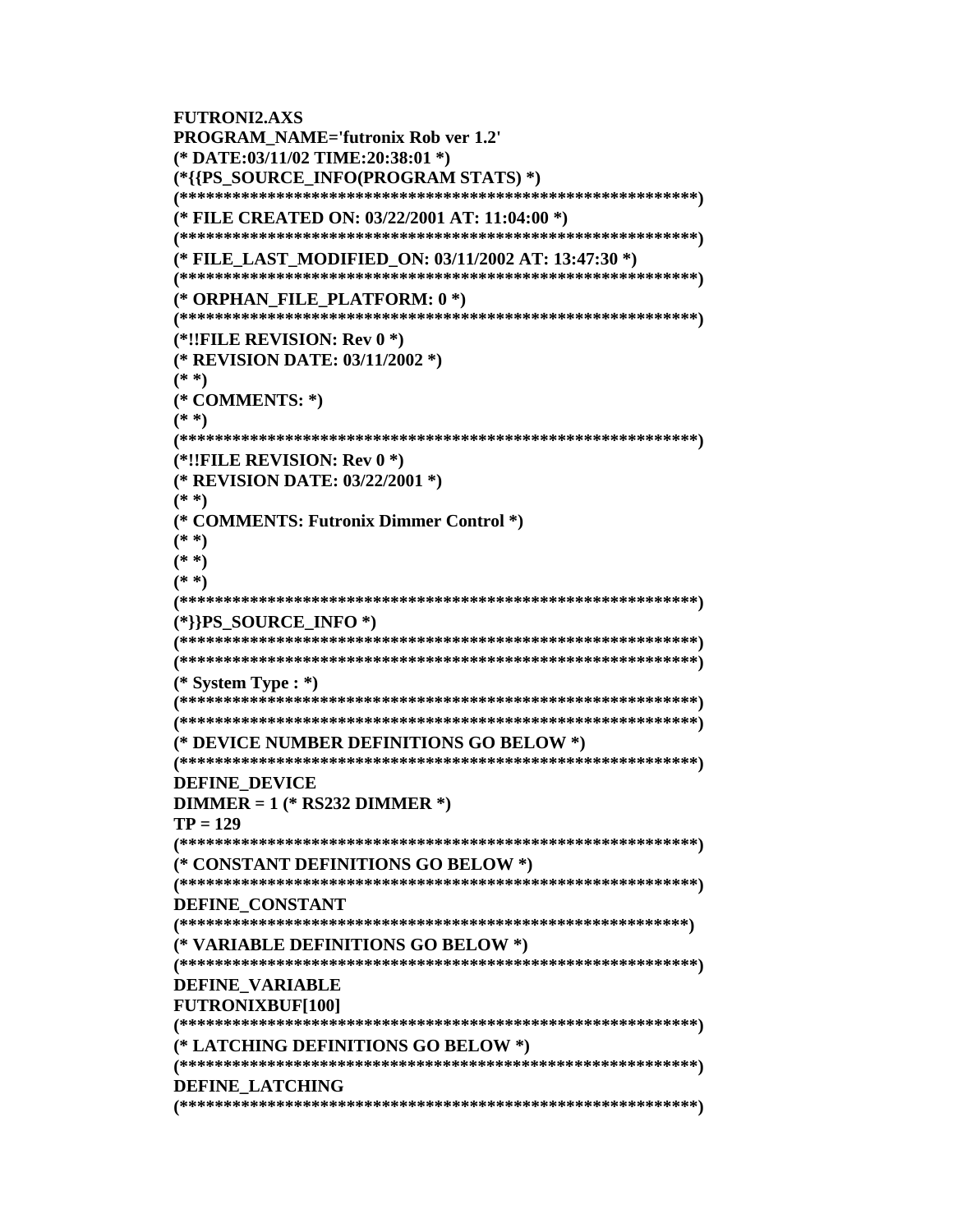**(\* MUTUALLY EXCLUSIVE DEFINITIONS GO BELOW \*) (\*\*\*\*\*\*\*\*\*\*\*\*\*\*\*\*\*\*\*\*\*\*\*\*\*\*\*\*\*\*\*\*\*\*\*\*\*\*\*\*\*\*\*\*\*\*\*\*\*\*\*\*\*\*\*\*\*\*\*) DEFINE\_MUTUALLY\_EXCLUSIVE (\*\*\*\*\*\*\*\*\*\*\*\*\*\*\*\*\*\*\*\*\*\*\*\*\*\*\*\*\*\*\*\*\*\*\*\*\*\*\*\*\*\*\*\*\*\*\*\*\*\*\*\*\*\*\*\*\*\*\*) (\* SUBROUTINE DEFINITIONS GO BELOW \*) (\*\*\*\*\*\*\*\*\*\*\*\*\*\*\*\*\*\*\*\*\*\*\*\*\*\*\*\*\*\*\*\*\*\*\*\*\*\*\*\*\*\*\*\*\*\*\*\*\*\*\*\*\*\*\*\*\*\*\*) DEFINE\_CALL 'FUTR SEND' (TXBUF[64]) LOCAL\_VAR CTR (\* A COUNTER FOR LOOPS \*) CHKSUM (\* THE PACKET CHECKSUM \*) TXLEN (\* THE LENGTH OF THE STRING TO TRANSMIT \*) TXOUT[255] (\* THE STRING TO SEND OUT \*) UC LC {**

**Page 1**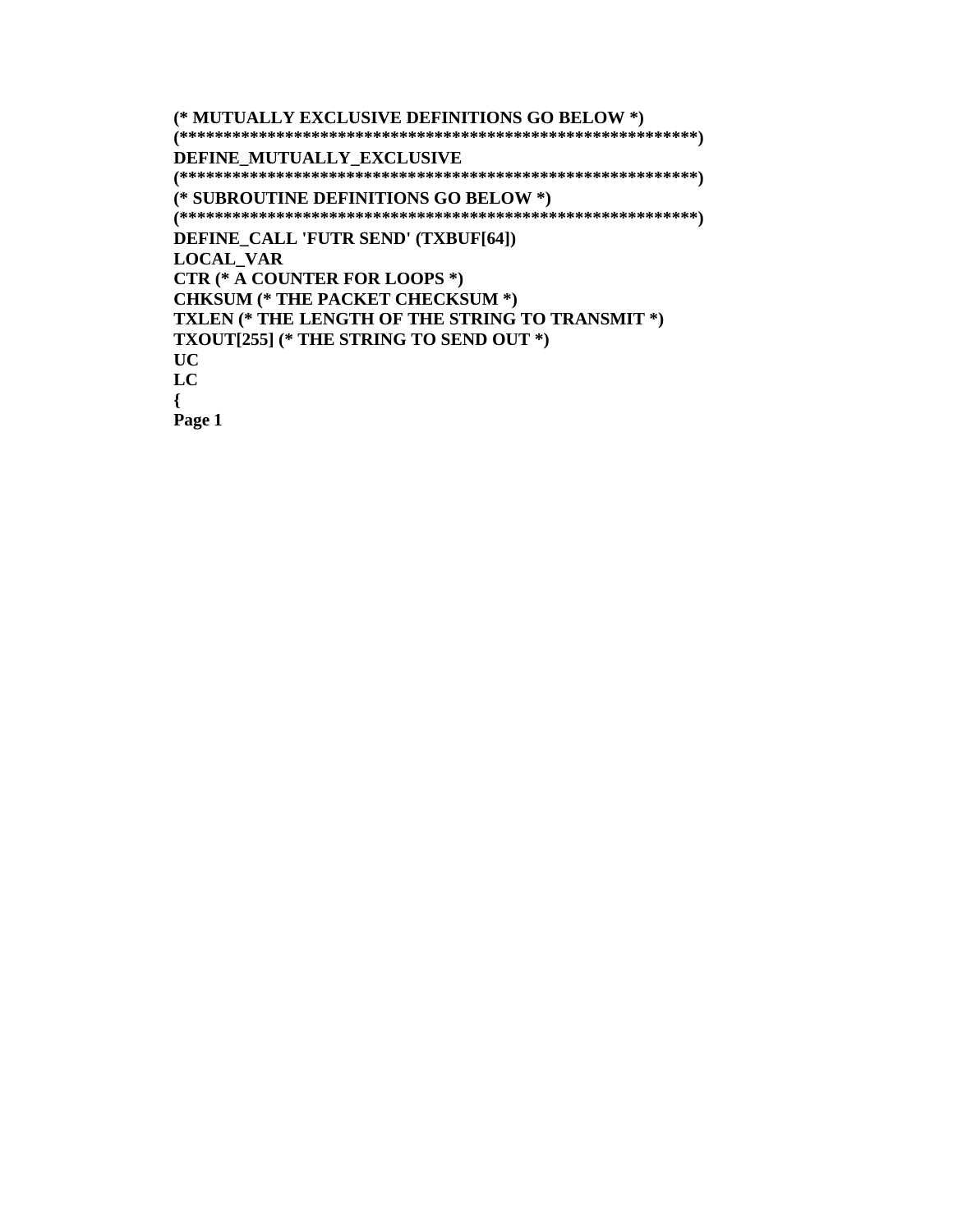```
FUTRONI2.AXS
TXLEN=LENGTH STRING(TXBUF)
CHKSIM=0CTR=0WHILE (CTR<TXLEN)
\{CHKSUM=(CHKSUM+TXBUF[CTR+1]) BAND 255
CTR = CTR + 1ł
TXBUF[TXLEN+1]=256-CHKSUM
TXOUT='#'CTR=0WHILE (CTR<(TXLEN+1))
LC=TXBUF[CTR+1]UC=LCLC=LC BAND $0F
UC=UC BAND $F0
UC=UC/\$10TXOUT="TXOUT,ITOHEX(UC),ITOHEX(LC)"
CTR = CTR + 1ł
TXOUT="TXOUT,':'"
SEND_STRING 0, "TXLEN+3 = ',ITOA(TXLEN+3),' STRLEN =
',ITOA(LENGTH STRING(TXOUT)),' CHKSUM = ',ITOA(CHKSUM),13,10"
SEND_STRING 0,"'OUTPUT: ',TXOUT,13,10"
SEND_STRING DIMMER, TXOUT
SEND_STRING 0, "'TXOUT=', TXOUT"
DEFINE_CALL 'FUTR SET SCENE' (ADDRESS, MODE, ZONE, SCENE)
\{(*ADDRESS: DIMMER ADDRESS
MODE: 0 = NORMAL1 = PROGRAMZONE: ZONE
SCENE: 0 to 19 = Scenes 1 to 20
254 = Off255 = On^*)CALL 'FUTR SEND' ("ADDRESS,$05,MODE,ZONE,SCENE")
(* STARTUP CODE GOES BELOW *)
DEFINE START
SEND COMMAND DIMMER,"'SET BAUD 9600, N,8,1 485 ENABLE""
CREATE_BUFFER DIMMER,FUTRONIXBUF
```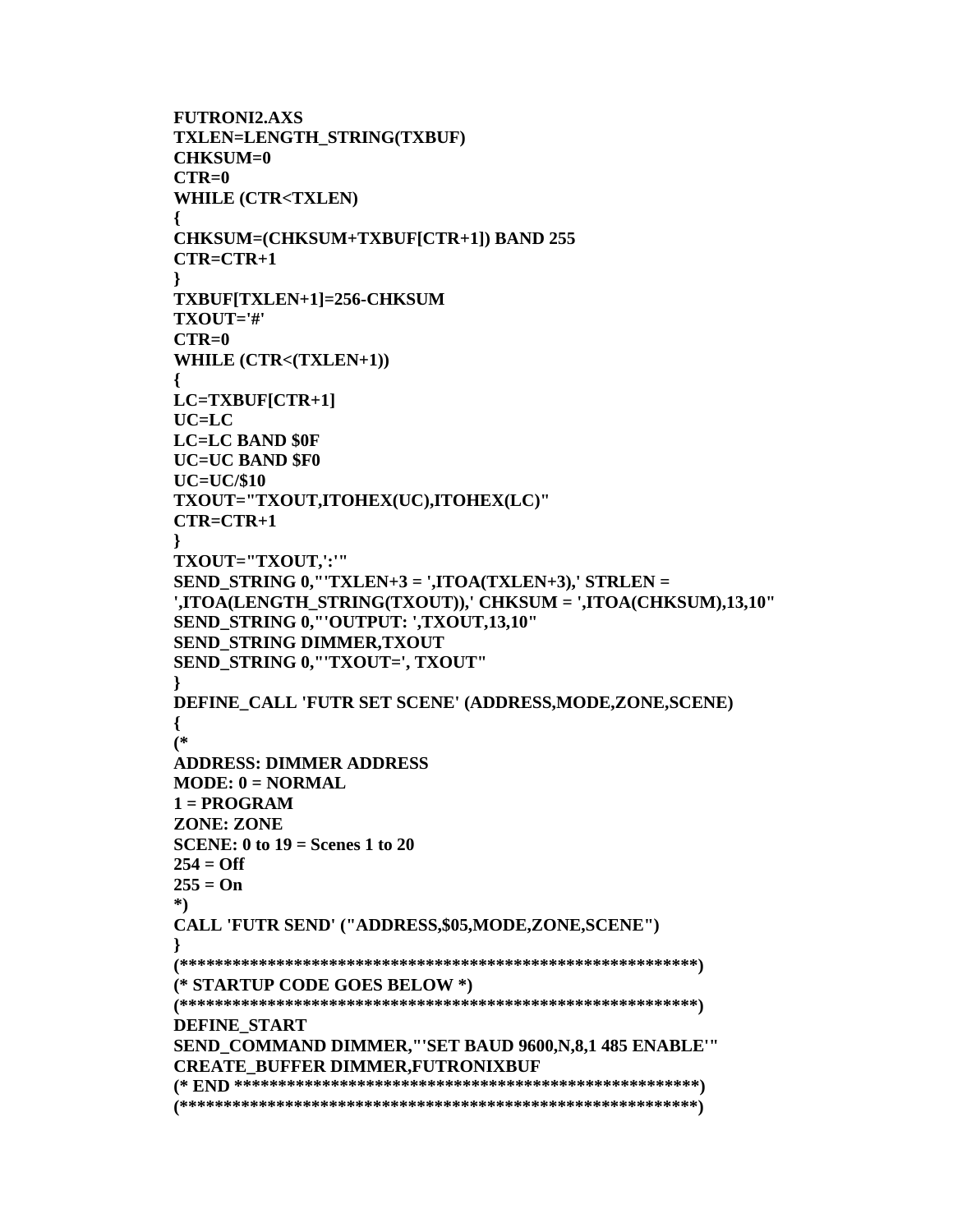```
(* THE ACTUAL PROGRAM GOES BELOW *)
```
**(\*\*\*\*\*\*\*\*\*\*\*\*\*\*\*\*\*\*\*\*\*\*\*\*\*\*\*\*\*\*\*\*\*\*\*\*\*\*\*\*\*\*\*\*\*\*\*\*\*\*\*\*\*\*\*\*\*\*\*) DEFINE\_PROGRAM PUSH [TP,1] (\*OFF\*)**

**{ SEND\_STRING DIMMER,'#0005000009F2:'**

**} PUSH [TP,2] (\*7\*)**

**{ SEND\_STRING DIMMER,'#0005000006F5:'**

**} PUSH [TP,3] (\*6\*)**

**{ SEND\_STRING DIMMER,'#0005000005F6:'**

**}**

**Page 2**